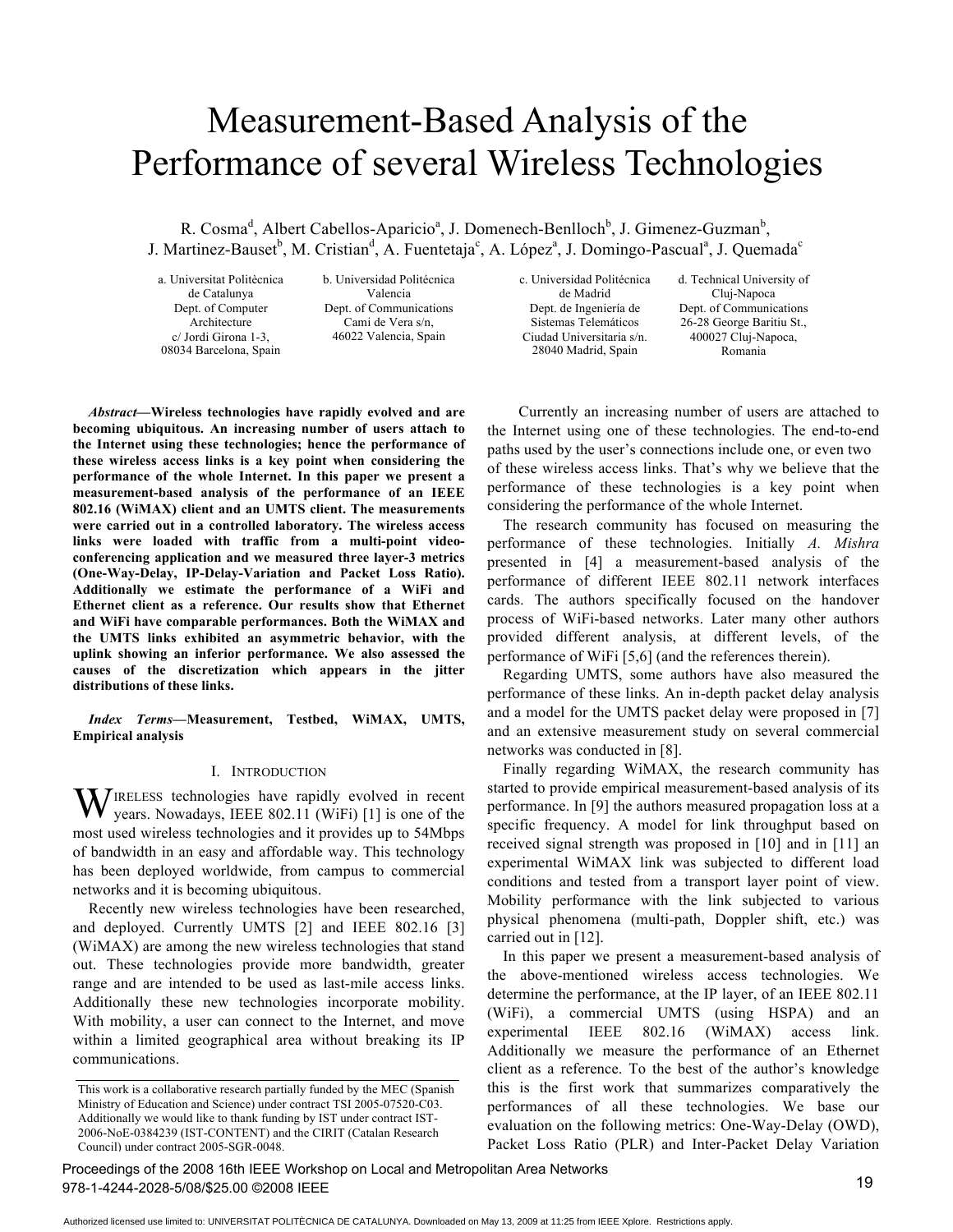(IPDV). These metrics have been defined in RFC 2679, RFC 3393 and RFC 2680 and are considered as standard metrics when measuring the performance of Internet data delivery services.

Our tests were carried out in a distributed laboratory across three Spanish universities (UPC, UPV and UPM) interconnected by the RedIris academic network. Instead of using synthetic traffic to load the different access links we used a video-conferencing application: Isabel [14]. Isabel is intended for large multipoint configurations and it uses an overlay star topology: all the flows are forwarded through a central server (flow-server). During a experiment we run Isabel for 900s with all the clients connected simultaneously. We capture all the packets sent/received at the clients and at the flow-server. With these captures, we are able to compute the above-mentioned metrics using the passive measurement methodology. We also give an empiric description of the QoE based solely on user experience.

Our results show that the performance of the WiFi client is comparable to that of Ethernet. We have also found that the WiMAX client experiences an asymmetric behavior and high packet loss. The UMTS client outperforms the WiMAX client in terms of delay but its low throughput imposes certain limitations. The nature of jitter on both links is discrete due to the MAC Layer retransmission schemes employed.

This paper is structured as follows: Section 2 provides details about the utilized test-bed, the passive measurement methodology and an overview of the captured traffic used in our analysis. Section 3 discusses the measurement results and their implications for the wireless link characterization. Finally, section 4 summarizes the main conclusions.

## II. METHODOLOGY

This subsection details the test-bed deployed to collect the measurements, the methodology used to compute the performance metrics and provides an overview of the captured traffic used in the following analysis.

# *A. Test-Bed*

Figure 1 presents our distributed test-bed among three universities (UPC, UPM and UPV). All three universities are connected through RedIris, the Spanish academic research network (NLANR).

The test-bed includes five terminals. Three of them are equipped with an IEEE 802.11, an IEEE 802.16 and an UMTS interface. Another one is equipped with an Ethernet (as reference). The last one is the Isabel flow-server. All the machines are Linux-based, at least Pentium III with 1GB of RAM.

Isabel uses an overlay network to transmit live audio and video streams. All the streams are routed through the flowserver, creating an overlay star-topology. Each client transmits both audio and video, which is received by the rest of the clients. The microphone and the camera of each client transmit a movie, to setup a realistic environment.

Additionally each terminal captures all the incoming and outgoing traffic using a PCAP-based [15] application. Later



Fig. 1. Test-bed Configuration

this traffic is analyzed offline to compute the metrics.

Regarding synchronization each client is configured to use three NTP (Network Time Protocol) sources [16]. At least each client is connected to a Stratum 1 server which is in turn connected to a GPS source. The other two sources are on the outside network. All the NTP traffic is routed through a parallel network (with the local NTP servers). It is possible to access those remote NTP servers through the control network that can use external time sources. The NTP statistics show that, with this setup, we obtain a measurement accuracy of 1ms. Since the delays of the different measured links are higher this accuracy suffices.

### *B. Passive Measurement Methodology*

The main focus of the tests was the estimation of the following metrics: *One-way Delay (OWD), IP Delay Variation (Jitter),* and *Packet Loss Ratio (PLR)*. With this range of parameters we can determine the ability, reliability and the robustness of each wireless technology:

OWD represents the time that a packet takes to travel through the network from source to destination. For a realtime application, it is important that this parameter stays below a threshold value (RFC 2679).

IPDV refers to the variation of a packet's one-way delay in respect to the one-way delay of the previous packet (we assume here that both packets belong to the same flow). Erratic variation in delay makes it difficult (or impossible) to support many real-time applications (RFC 3393).

PLR is a percentage ratio of the number of data packets lost to the total number of packets transmitted by the user into the network (RFC 2680).

As pointed out earlier, the probe traffic was generated using a videoconferencing application. This approach allows us to estimate the performance of the network technologies using both the Constant Bit Rate (CBR) nature of the audio stream and the Variable Bit Rate (VBR) nature of the video stream.

Isabel uses the Real-time Transport Protocol (RTP) over the User Datagram Protocol (UDP) to send its data. As shown in [10], UDP is the most appropriate protocol for determining the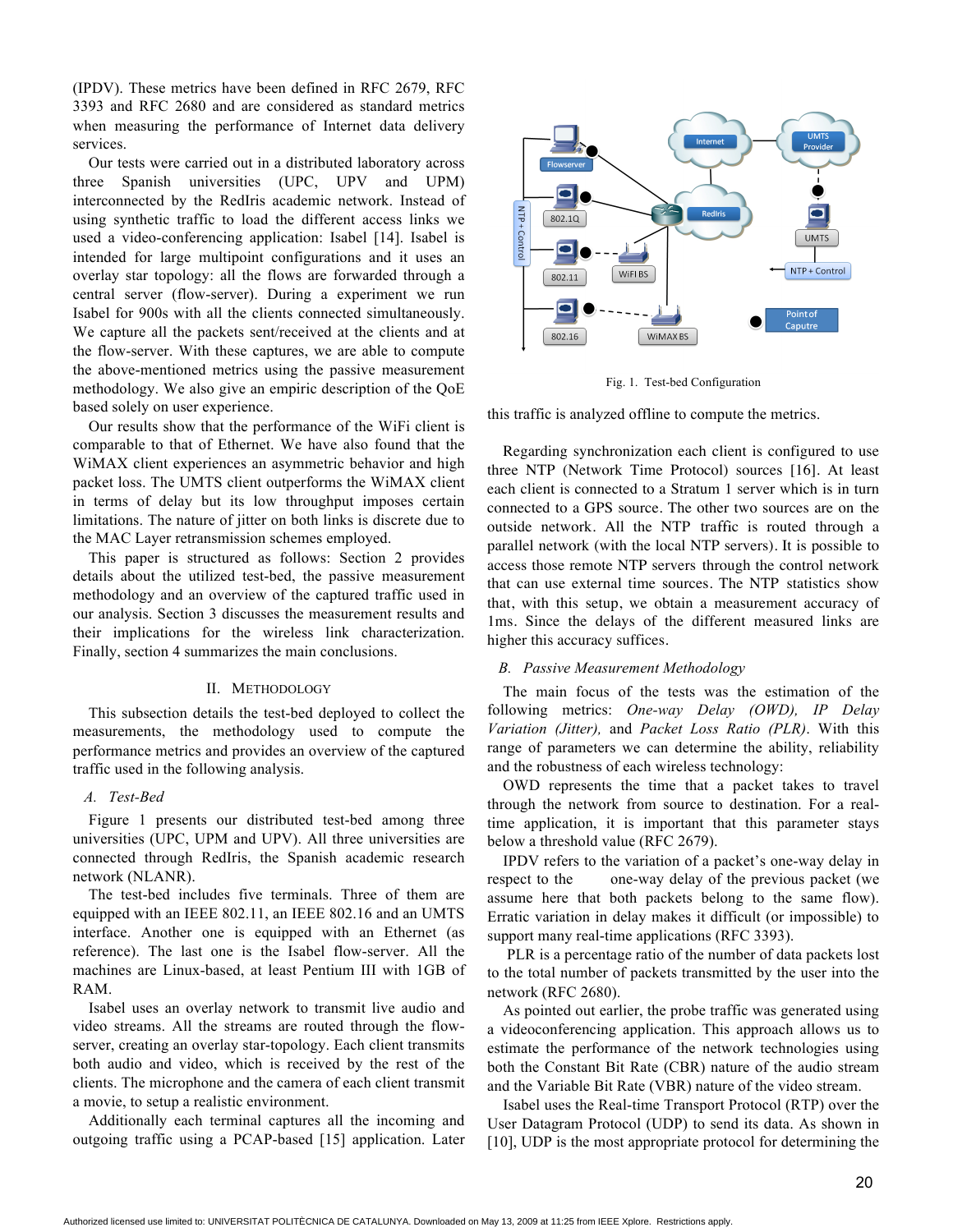uplink/downlink performance of an access technology, since the lack of acknowledgments eliminates the interdependency between the bitrates in the two directions.

The port numbers assigned for the transmission of audio and video flows are known, and the SSRC (Synchronization Source) field of the RTP header has an unique value for each client. Based on this information we developed a custom tool that can load and match packets from the source and destination capture files, even if the packets passed through a point where Network Address Translation was used. The tool uses PCAP's timestamp from each matched packet pair to compute the aforementioned metrics.

## *C. Captured Data Overview*

The traffic was captured for the subsequent offline analysis during two test sessions, each one with a duration of approximately 900 seconds.

We used two profiles for the videoconferencing application with different quality settings. The high quality profile was switched on for 300 seconds during each test, and the rest of the test was conducted with the lower quality profile.

During a test session Isabel generated  $\sim$ 21000 and  $\sim$ 32000 packets corresponding to average bitrates of 111.212 kbps and 69.684 kbps for the video and audio flows, respectively.

## III. RESULTS

#### *A. Ethernet*

Table I shows the minimum, maximum, mean, median and standard deviation of the one-way delay and the jitter experienced between the Ethernet client and the flow-server. These parameters are evaluated using the video and audio streams in both the *uplink* and the *downlink* directions. The minimum and maximum values are taken as the 2.5 and 97.5 percentiles of the distributions.

> TABLE I ETHERNET CLIENT METRICS STATISTICS

| Metric                                                     |             | Max     | Mean     | Median    | Min       | Dev    |
|------------------------------------------------------------|-------------|---------|----------|-----------|-----------|--------|
| Video<br>Up                                                | <b>OWD</b>  | 11.5483 | 9.7942   | 9.49407   | 8.9369    | 1.2901 |
|                                                            | <b>IPDV</b> | 0.3541  |          | 0.02193   | $-1.0117$ | 1.0018 |
| Audio<br>Up                                                | <b>OWD</b>  | 9.4810  | 9.0133   | 8.89993   | 8.6751    | 0.6347 |
|                                                            | <b>IPDV</b> | 0.3221  |          | 0.01597   | $-0.6061$ | 0.6613 |
| Video<br>Down                                              | <b>OWD</b>  | 8.7628  | 8.4993   | 8.56996   | 7.8580    | 0.3236 |
|                                                            | <b>IPDV</b> | 0.6180  |          | $-405$ us | $-0.7380$ | 0.3637 |
| Audio<br>Down                                              | <b>OWD</b>  | 8.2281  | 8.0075   | 7.97701   | 7.8502    | 0.1580 |
|                                                            | <b>IPDV</b> | 0.1991  | $\Omega$ | $-95$ us  | $-0.3399$ | 0.1745 |
| All volves are in milliseconde, vulges specified etherwise |             |         |          |           |           |        |

All values are in milliseconds, unless specified otherwise.

In the *uplink* direction this client performed well, with a low median (50 percentile) value of the OWD (9.49ms). The IPDV distribution is zero-centered with a median value of under 0.03ms. The PLR was 0.088% for the video stream and 0.006% for the audio stream.

In the *downlink* direction the client had to receive audio and video streams from all other three clients. Nevertheless its performance remained high, scoring a 8.499ms median value for the OWD and a well-shaped IPDV distribution. However, we recorded a higher PLR of 0.507% for the video streams and 0.006% for the audio streams.

When we analyzed the OWD and IPDV in respect to the packet length, we saw a slight increase of the IPDV (0.15ms) as the packet size increased from 100 to 900 bytes and a relatively flat OWD characteristic.

As expected, the low delay and jitter values of the Ethernet client enabled it to deliver a high QoE (Quality of Experience) [17] for both the video and the audio transmissions.

## *B. Wifi 802.11*

Next we analyzed the performance of the WiFi client. Like in the Ethernet scenario, we built a table showing the minimum, maximum, mean, median and standard deviation of the OWD and IPDV experienced between the Wifi client and the flow-server, and evaluated using the video and audio streams in both the *uplink* and the *downlink* directions.

TABLE II WIFI CLIENT METRICS STATISTICS

| Metric                                                     |             | Max     | Mean                      | Median  | Min       | Dev    |
|------------------------------------------------------------|-------------|---------|---------------------------|---------|-----------|--------|
| Video<br>Up                                                | <b>OWD</b>  | 20.3739 | 4.6778                    | 1.00303 | 0.5501    | 7.1284 |
|                                                            | <b>IPDV</b> | 1.4438  | $400 \text{ }\mu\text{s}$ | 0.06485 | $-3.4165$ | 2.1437 |
| Audio<br>Up                                                | <b>OWD</b>  | 3.3201  | 1.0819                    | 0.58794 | 0.4001    | 1.7777 |
|                                                            | <b>IPDV</b> | 0.9828  | $\Omega$                  | 0.01597 | $-2.0391$ | 1.4886 |
| Video<br>Down                                              | <b>OWD</b>  | 2.8499  | 1.2784                    | 0.89598 | 0.5169    | 2.0727 |
|                                                            | <b>IPDV</b> | 0.6863  | $\Omega$                  | 0.05913 | $-1.7739$ | 1.4879 |
| Audio<br>Down                                              | <b>OWD</b>  | 1.8242  | 0.8957                    | 0.60296 | 0.5112    | 1.6164 |
|                                                            | <b>IPDV</b> | 0.6070  | $\theta$                  | 0.01812 | $-1.5716$ | 1.4064 |
| All values are in milliseconds, unless specified otherwise |             |         |                           |         |           |        |

All values are in milliseconds, unless specified otherwise.

The MAC Layer of the WiFi link employs a positive acknowledgement system [1], i.e. retransmissions occur if a frame is not acknowledged within a given amount of time.



Fig. 2. OWD and IPDV for the Wifi *downlink*

This may explain the higher recorded maximum values for the one-way delay.

In the *uplink* direction the performance of the Wifi client was very good with respect to the Ethernet link, even outperforming the latter with a median value of 1.003ms for the video stream and 0.587ms for the audio stream, close to the minimum values for the computed metrics. The standard deviation values were higher, but in normal limits given the overall more erratic behavior of a radio link compared to a wired link. In terms of PLR, the link proved stable with 0%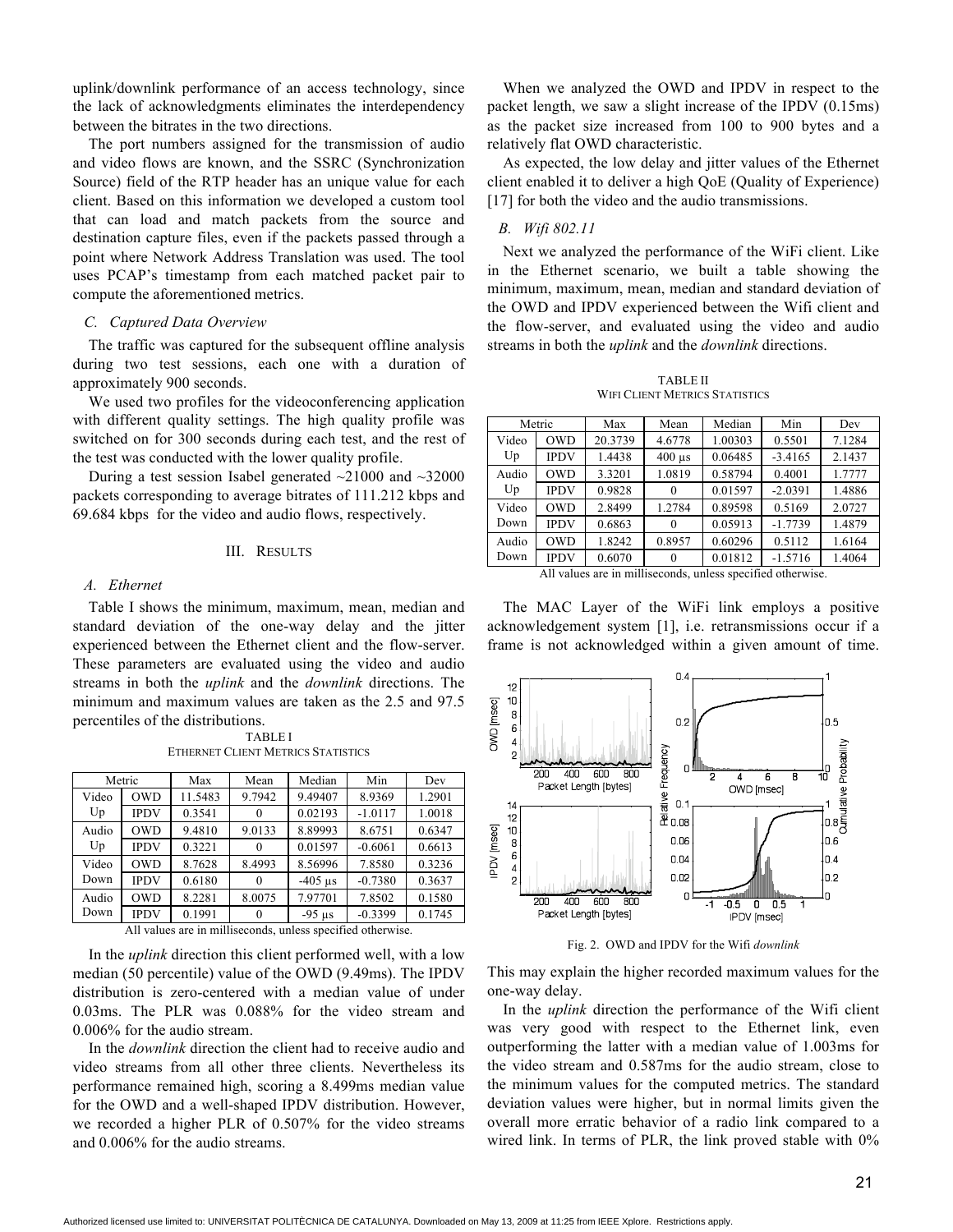packet loss for the audio stream (again due to MAC Layer retransmissions) and as little as 0.034% for the video stream.

In the *downlink* direction the client experienced overall lower values for one-way delay. The packet loss ratio was 0.380% for the audio stream and 0.879% for the video stream.

Regarding the relation between the OWD, IPDV and packet size, the WiFi link demonstrated good stability on the *downlink* direction with nearly no variation at all. On the *uplink* direction the OWD characteristic remained unaffected by the packet length, and the IPDV showed increased values with packet lengths greater than 400 bytes (figure 2).

As expected from a client using the now mature 802.11 technology, the Quality of Experience was excellent on both the audio and video transmissions.

# *C. WiMAX 802.16*

The performance of the WiMAX client was estimated using the same set of statistics for the OWD and the IPDV as shown in Table III.

|             | Max     | Mean      | Median  | Min       | Dev     |
|-------------|---------|-----------|---------|-----------|---------|
| <b>OWD</b>  | 275.118 | 150.672   | 134.998 | 54.0566   | 77.686  |
| <b>IPDV</b> | 49.587  | $\theta$  | 8.93307 | $-80.051$ | 35.0056 |
| <b>OWD</b>  | 244.949 | 107.593   | 81.3001 | 42.9605   | 67.9576 |
| <b>IPDV</b> | 39.1852 | $400$ us  | 4.61698 | $-62.378$ | 27.819  |
| <b>OWD</b>  | 158.730 | 78.5673   | 67.1921 | 55.2515   | 34.5139 |
| <b>IPDV</b> | 10.1601 | $-300$ us | 0.57006 | $-22.082$ | 9.5404  |
| <b>OWD</b>  | 104.967 | 68.0588   | 62.1218 | 54.3220   | 23.1352 |
| <b>IPDV</b> | 8.6916  | $\theta$  | 0.27585 | $-16.799$ | 8.5142  |
|             | Metric  |           |         |           |         |

TABLE III WIMAX CLIENT METRICS STATISTICS

All values are in milliseconds, unless specified otherwise.

The first thing we notice in the statistics is the discrepancy of the delay and jitter values between the *downlink* (from Base Station to Mobile Station) and *uplink* (from MS to BS) directions. The median, mean and minimum one-way delay values of the *downlink* are closely packed within two intervals spanning across 14 and 23ms for the audio and video flow, respectively. In contrast, the same assumed intervals span across 65 and 96ms for the *uplink*, indicating the presence of more outlier delay values. This is further consolidated by the higher standard deviation values of all distributions for the *uplink* metrics. We provide a visual description of this phenomenon in figures 3 and 4, where we present histograms and CDF plots of the one-way delay of packets from the video flows. Different performances in the uplink and downlink directions were also recorded in [10] where the authors have found much lower *uplink* bitrates compared to the corresponding *downlink* bitrates for distances above 2 km. As they point out, the principal reason for this asymmetric behavior is that the power amplifier in the user terminal can only deliver a maximum of 20 dBm, compared to the 28 dBm for the amplifier in the Base Station.

We next take a look at the different performances of this link when subjected to audio (CBR) and video (VBR) traffic. As expected, the higher overall throughput demand and the variable bitrate of the video flow have a negative effect on the link's performance. The recorded differences in the mean



values of the one-way delay were ~43 ms for the *uplink* and  $\sim$ 10 ms for the *downlink*, consistent with the asymmetry described in the previous paragraph.

Fig. 4. OWD and IPDV for the WiMAX *downlink*

400

Packet Length [bytes]

600

800

 $0.01$ 

-10

**IPDV** Imsect

In order to better characterize this behavior we next analyzed the stability of the delay and the IPDV in respect to the packet size. In the uplink direction the OWD characteristic had a slight parabolic shape with an optimal packet size of 500 bytes, and the IPDV modulus showed a monotone increase from  $\sim$ 5ms at 100 bytes to  $\sim$ 30ms at 500 bytes and beyond (figure 3). An interesting result was recorded when analyzing the IPDV of the downlink: as shown in figure 4, we found high instability with small packet sizes (<125 bytes).

Next we analyze the IPDV on the WiMAX link by computing its histograms. We can easily observe that the nature of both the *uplink* and the *downlink* delay variation is discrete (figures 3 and 4). The explanation for this discretization lies in our setup and in the Hybrid ARQ scheme employed by WiMAX's MAC layer for providing reliability. The link was operating in a TDD (Time Division Duplexing) mode, with a frame length of 5ms. This imposes a base extra delay of 10ms for any frame that is retransmitted. Subsequent failures and retransmissions show up as delay variations multiple of the 10ms base value (figure 3). This is consistent with the plots presented in [13], where the authors

 $0.5$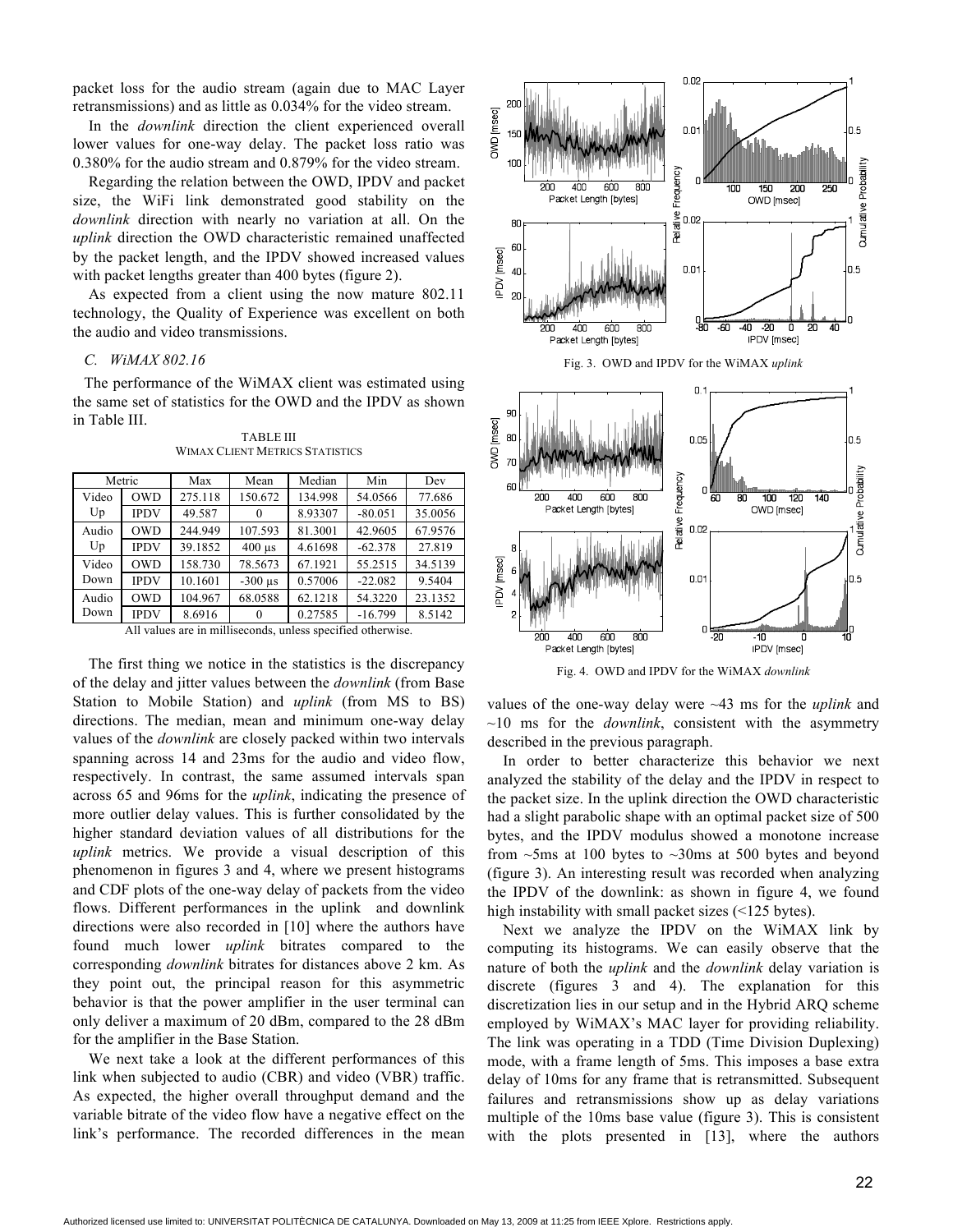comparatively analyzed the original WiMAX HARQ scheme and their improved version. The average values of waiting time (the duration from the time the first copy of a data burst is received by the SS until the correct data burst is sent, in sequence, to the upper layer) found by the authors are always multiples of 10ms.

The multiple spikes present in the *uplink* IPDV histogram at 10, 20, 30 and even 40 ms show that for a significant number of frames, more than one retransmission was required.

In terms of Packet Loss Ratio the link demonstrated the same asymmetric behavior: 0.857% and 6.540% on the audio and video *downlink* compared to 3.237% and 10.621% on the audio and video *uplink*. This surprising result may be the effect of the experimental nature of our WiMAX implementation.

As for the QoE, this client offered satisfactory results for audio, but on the video channels, we experienced interruptions and image blockiness.

# *D. UMTS*

The last step of our analysis was the UMTS (HSPA) client. Like in the WiMAX case, we observed a highly asymmetric tendency between the *uplink* and *downlink* computed metrics. Table IV shows the statistics for the video (Variable Bit Rate) stream.

TABLE IV UMTS CLIENT METRICS STATISTICS

| Metric                                                    |             | Max     | Mean      | Median  | Min       | Dev     |
|-----------------------------------------------------------|-------------|---------|-----------|---------|-----------|---------|
| Video                                                     | <b>OWD</b>  | 258.251 | 153.877   | 95.3851 | 75.9034   | 263.481 |
| Up                                                        | <b>IPDV</b> | 27.7925 | $-258$ us | 1.0581  | $-66.573$ | 30.2289 |
| Video                                                     | OWD         | 98.1764 | 74.2441   | 67.5008 | 50.0475   | 43.5242 |
| Down                                                      | <b>IPDV</b> | 11.7511 | $-1.2$ us | 1.8251  | $-22.244$ | 15.3494 |
| .11.<br>$\sim$ $\sim$ $\sim$ $\sim$ $\sim$ $\sim$<br>4.11 |             |         |           |         |           |         |

All values are in milliseconds, unless specified otherwise.

As the access setup most commonly offered by commercial UMTS providers consists of a dedicated channel with up to 64 kbps and 384 kbps for *uplink* and *downlink* transmissions respectively, packets from the time interval when we used Isabel's higher quality profile were discarded and the UMTS client was setup not to send any audio data, thus avoiding congestion in the *uplink* direction.

On the *uplink* the UMTS link experienced a maximum (97.5 percentile) OWD of 258.25ms. As pointed out in [8], these outlier delay values are normal for a commercial UMTS link, if we take into account that under fully-loaded network conditions, the average latency for 3G data services can increase to beyond 1s. However the IPDV values on the UMTS *uplink* were smaller than those of the WiMAX *uplink* with a surprising 1.05ms median value, and, the same interesting result regarding the discrete nature of the jitter histogram was observed (see figure 5). This is an effect of the UMTS link temporization employed at the RLC (Radio Link Control) sublayer of the MAC Layer. As the authors of [7] point out, the RLC layer always requires an integer number of TTI's (Transmission Time Intervals) to recover from a loss. When a lost frame is recovered RLC can deliver to upper layers several packets in one go. If these packets were transmitted at regular intervals, like in our case, discretization would occur. Another positive aspect was the stability of the



Fig. 6. OWD and IPDV for the UMTS *downlink*

*uplink* OWD and IPDV in respect to the packet size (see figure 5).

In the *downlink* direction the client performed better: the maximum OWD value was 98.17ms (compared to 258ms for the *uplink*), the mean value was close to the median, and the overall spread of the data was smaller (43.524ms standard deviation). The IPDV distribution had a mean value of -1.2 µs, close to the ideal 0 and the harmonics were again observed in its histogram (figure 6). The link demonstrated good stability of the metrics in respect to the packet size: a flat characteristic for the OWD and a slight end-to-end increase in jitter.

Given the packet loss ratio, we can conclude that the ARQ mechanisms employed by the UMTS link are efficient. The recorded values were 0.250% and 0.242% for the *downlink,*  respectively *uplink*. This is consistent with the results depicted in [7] were the authors have found that the packet losses never climbed over 0.5%.

Although the bandwidth limitations of the UMTS link for data services imposed a special setup, the Quality of Experience was satisfactory with the lower quality settings.

# IV. CONCLUSIONS

In this paper we have presented a measurement-based comparison of the performance of three wireless access technologies: an IEEE 802.11 Wifi, an IEEE 802.16 WiMAX